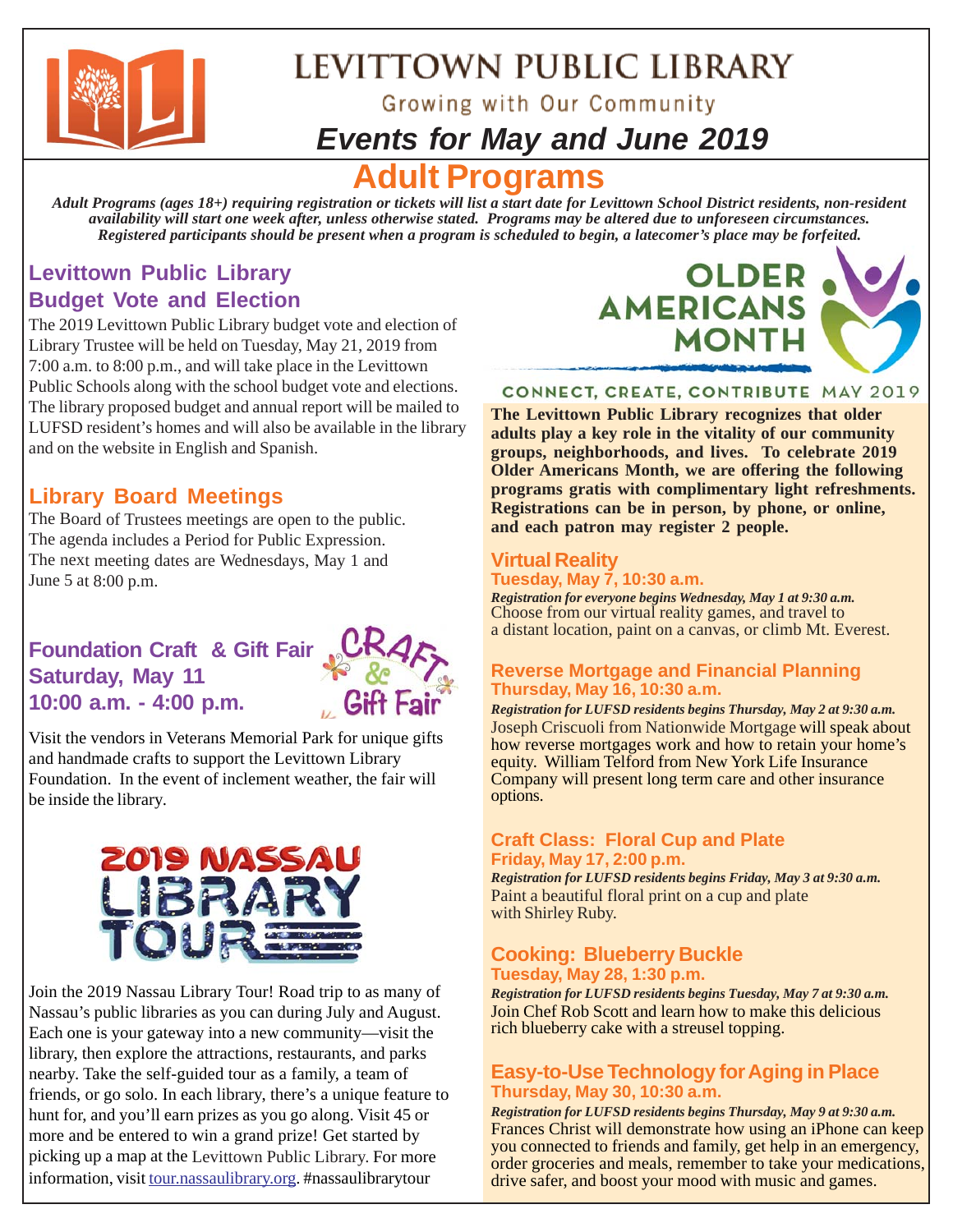# **Adult Programs**



# **Library Bus Trips:**

Remaining tickets will be on sale at the Circulation Desk for LUFSD cardholders and non-residents. Non-refundable payment is due at the time of registration. Money order or check accepted (no cash), made payable to the Levittown Public Library. Visit the library to pick up a flyer with further details.

**Please note that all bus trips are subject to a minimum registration. Trip itineraries may be subject to change due to unforeseen circumstances. Children under the age of 18 must be accompanied by an adult. A guide for trip activity level:**

**Example 2008** = moderate **Maximum** = maximum





# **Family Fun Trip!** *A Day on the North East End of Long Island* **Friday, July 19, 2019, 9:30 a.m.**

**\$23.00 per person includes: bus, tour, snacks, and bus driver tip.**

**Limited tickets will be on sale for LUFSD residents beginning Tuesday, June 4 at 6:00 p.m. Remaining tickets will be at the Circulation Desk. Limit four tickets per patron.**

This combined adult and family bus trip offers plenty of things to do and see for all ages! We depart the library at 9:30 a.m. for the historic maritime town of Greenport and will take a guided group tour of the East End Seaport Maritime Museum and the Village Blacksmith Shop, we will then stop at the 1938 fire boat "Fire Fighter."

From there, enjoy time on your own and stroll through the streets and visit the village shops. You can roller skate at the American Legion Hall or take a ride on the Antique Carousel. Greenport is rich in history and was recently named one of the prettiest towns in the USA. The shops include galleries, antiques, boutiques, specialty food markets, sweets and artisans goods. Be sure to stop in Goldsmith's Toys and Electronics to see the rubber ducks and immerse yourself into the ceiling to floor beach theme! Lunch will be on your own to dine in the many restaurants or eateries which prepare fresh seafood and use locally grown produce. Experience outdoor dining with a picturesque view of Long Island Sound. At 2:00 p.m. we depart for Harbes Farm in Mattituck.

Partake in family fun activities at Harbes Barnyard Adventure, if you choose to pay \$18.95 (children 2 and under are free), you can take a singing hayride farm tour, enjoy pig races, games, jumpers, pedal carts, a hedge maze, farm animals, watch bees hard at work in the Bee Museum and take a deep breath and unwind in the Lavender Labyrinth. Available to purchase will be fresh produce and fruit, pies, honey, and July is fresh corn season! Harbes Wine Barn will be open if you choose to unwind with a wine or cider tasting. Visit Patty's Berry and Bunches and purchase fresh berries and flowers or pick your own berries! At 4:00 p.m. we will board the bus to return to the library.

**Exercise Classes: A non-refundable check or money order, made payable to the Levittown Public Library, is due upon registration at the Circulation Desk. Each registered person must sign a physical release form prior to the first class.**

**Stretching & Toning Mondays, 6/17 - 7/29, choose 9:30 or 11:00 a.m.** \$21 fee for all 7 classes

*Single in-person registration for everyone begins Monday, June 10 at 9:30 a.m.*

Egoscue with Kimberly Sabat \$21 fee for all 7 classes **Thursdays, 7/11 - 8/22, 7:00 p.m.**

*Single in-person registration for LUFSD residents begins Thursday , June 27 at 6:00 p.m.* A postural therapy designed to eliminate chronic pain.

# **Live @ the LPL**

*Live @ the LPL Policy: Limit 2 tickets per patron. Doors open for ticket holders 20 minutes prior to showtime. Ticket holders must be in seats 5 minutes prior to showtime or the seats may be forfeited. Walk-ins are welcome based on seating availability 5 minutes prior to the show. Light refreshments served.*

#### **A Musical Tribute to Bob Marley and More! Friday, May 10, 7:30 - 8:45 p.m.**

*In-person tickets are available for everyone beginning Wednesday, May 1 at 6:00 p.m.*

"High Tide" will perform the music of Bob Marley and other reggae and calypso legends. Some of the classic hits that you will hear include *Stir It Up*, *One Love, No Woman No Cry, I Shot the Sheriff and Jamming.*



# **Craft Workshops**

Each class has a separate registration. Non-refundable fees must be paid by check or money order, made payable to the Levittown Public Library and are due upon registration for each person registered.

#### Wire Earrings **\$5 fee Tuesday, May 28, 6:30 p.m.**

Craft this beautiful pair of wire earrings with Donna Irvine. *In-person, registration for LUFSD residents begins Tuesday, May 7 at 6:00 p.m. May register 2 people.*



#### **Natural Cleaner and Essential Oils Wednesday, June 5, 6:30 p.m.**

*In-person, registration for LUFSD residents begins Wednesday, May 15 at 6:00 p.m. May register 2 people.*

In this class you will learn how to rid your home of toxic substances and replace them with natural plant based products and essential oils. Each class participant will leave with a decorated bottle of all natural cleaning spray. You will have a chance to see how our Cricut machine

operates and apply a vinyl label to decorate your own bottle.

### **Special Level Craft Class - Key Holder Thursday, June 6, 10:30 a.m.**

*In-person, by phone, or online registration for LUFSD residents begins Thursday, May 16 at 9:30 a.m. May register 2 people.*

Enjoy this craft class run by Doreen Mcllwaine, Special Education Coordinator/Behavioral Specialist for adults with special needs. Paint and decorate a key hook that will make a great Father's Day gift.

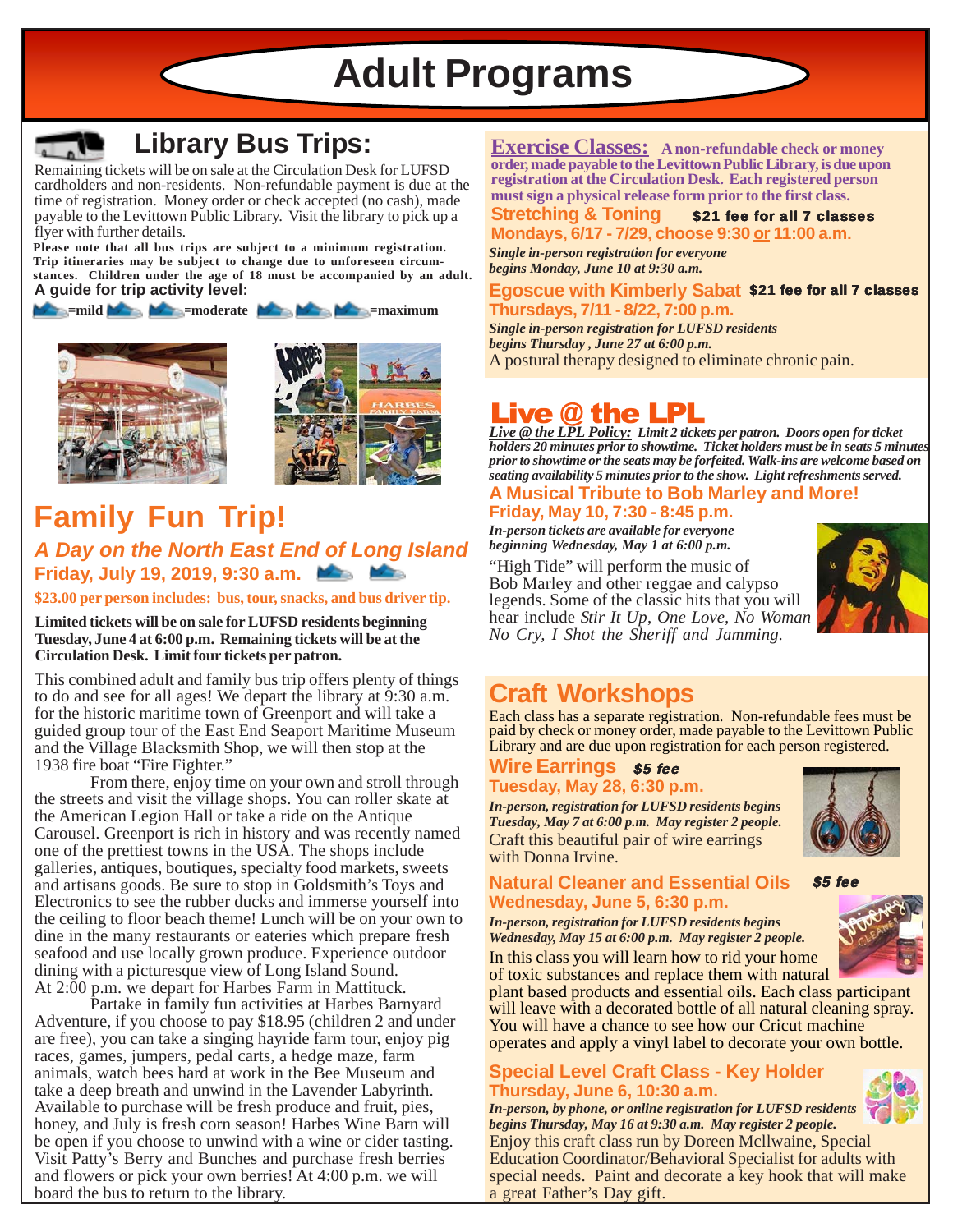

### **May Exhibit:**

**Steven Sheinberg-**Paintings **May Display Cases:**

**Marvin Eilenberg-**Garden Dried Flower Arrangements **June Exhibit and Display Cases: Jody Herrmann-**Photographs of Long Island

#### **Current Events Discussion Group Tuesdays, May 14 & June 11, 1:00 p.m.**

Explore behind the headlines and TV sound bites. Join Jack Bilello, local historian, for these lively discussions.

### **Singles Discussion & Support Group Friday, May 17 & Thursday, June 13, 4:00 p.m.**

*Open to all adult ages.*

Join Life Coach Marla Matthews for open discussions about living single in today's world with an opportunity to meet new friends.

### **United States Propaganda in World War I Wednesday, May 22, 2:00 p.m.**

Retired US History Teacher, Don Parker, discusses the unique means of communication the US used during WWI.



### **Managing Injuries or Arthritis of the Wrist & Hand Monday, June 24, 7:00 p.m.**

This workshop presented by Complete Occupational Therapy Services PLLC will discuss ways to prevent and manage injuries due to repetitive strains or inflammatory disorders such as rheumatoid, osteoarthritis, and carpal tunnel syndrome.

#### **Team Virtual Reality Tuesday, June 25, 6:30 p.m.**

*In-person, by phone, or online registration for LUFSD residents begins Monday, June 3 at 6:00 p.m. May register 4 people.* In this virtual reality game, patrons will be placed into teams and work together to disarm a bomb before it explodes.



# **Cooking Classes**

Each class has a separate registration and nonrefundable \$5.00 fee, check or money order, made payable to the Levittown Public Library, due upon registration for each person. May register 2 people.

#### **Indian Cuisine Thursday, May 16, 7:00 p.m.**

*In-person ongoing registration at the Circulation Desk.*

Chef Robert Dell' Amore will prepare chicken tikka masala- chicken marinated in spices, garam masala sauce with tomato, coconut milk and coriander served over basmati rice. He will also prepare curried chicken salad served on a pita. Enjoy samples.

#### **Quinoa Bowls and Salads Wednesday, June 12, 7:00 p.m.**

*In-person registration for LUFSD residents begins Wednesday, May 29 at 6:00 p.m.*

Quinoa is gluten-free, high in protein and one of the few plant foods that contain sufficient amounts of all nine essential amino acids. Join Chefs Andrea and Jason Moss to learn delicious ways to prepare this sweet and nutty tasting whole grain.

### **Notable Noshes Moderated by Faye Stein. The Family Kitchen Organic Garden Wednesday, May 22, 7:00 p.m.**

*Notable Noshes*

Renato Stafford will present aspects of organic gardening with an emphasis on how to grow, prepare, and store high quality organic food for your meals. *In-person, by phone, or online registration for LUFSD residents begins Wednesday, May 8 at 6:00 p.m. May register 2 people.*

### **Brownies!**

**Wednesday, June 19, 7:00 p.m.**

Enjoy Faye's favorite brownies while sharing your recipes. *In-person, by phone, or online registration for LUFSD residents begins Wednesday, May 22 at 6:00 p.m. May register 2 people.*

# *Adult Summer Reading Program*

Join the 2019 Adult Summer Reading Program and enjoy a Universe of Stories! Registration begins on Monday, June 17. Register online or at the Reference Desk. Read or listen to the books of your choice,



then log and review each book for a chance to win prizes. Everyone who registers will receive a sign-up prize and those who log three books receive a completion prize. **SAVE THE DATE**: THURSDAY, AUGUST 15 for our annual Summer Reading Wrap-up Event. See our July-August Newsletter for further details.

### **Page Turners Book Discussion Group** *Where the Crawdads Sing* **by Delia Owens Tuesday, May 21, at 7:00 p.m.**

*In-person, by phone, or online registration for LUFSD residents begins Monday, May 6 at 9:30 a.m.*

When handsome Chase Andrews is found dead in a quiet North Carolina town, the locals immediately suspect Kya Clark, the so-called "Marsh Girl". But Kya is not what they say.

#### *Someone* **by Alice McDermott Monday, June 10, at 1:00 p.m.**

An ordinary life - its sharp pains and unexpected joys, its bursts of clarity and moments of confusion - lived by an ordinary woman: this is the subject of *Someone.*

#### *The Farm* **by Tom Rob Smith Tuesday, June 18, at 7:00 p.m.**

*In-person, by phone, or online registration for LUFSD residents begins Tuesday, May 21 at 9:30 a.m.*

Caught between his parents, and unsure of who to believe or trust, Daniel becomes his mother's unwilling judge and jury as she tells him a tale of secrets and lies that implicates his father.

# **Adult Book Discussion with Fran Cohen**

#### *Small Great Things* **by Jodi Picoult Monday, May 13, 1:00 p.m.**

Ruth, an African-American hospital labor and delivery nurse, tends to a newborn white child against the parents' wishes, and the child dies suddenly. A courtroom drama follows that will have us question our ideas on race, choice, fear and hope.

### *An American Marriage* **by Tayari Jones Monday, July 8, 1:00 p.m.**

A compassionate, complex, layered love story exploring issues of race, the criminal justice system and meaning of family.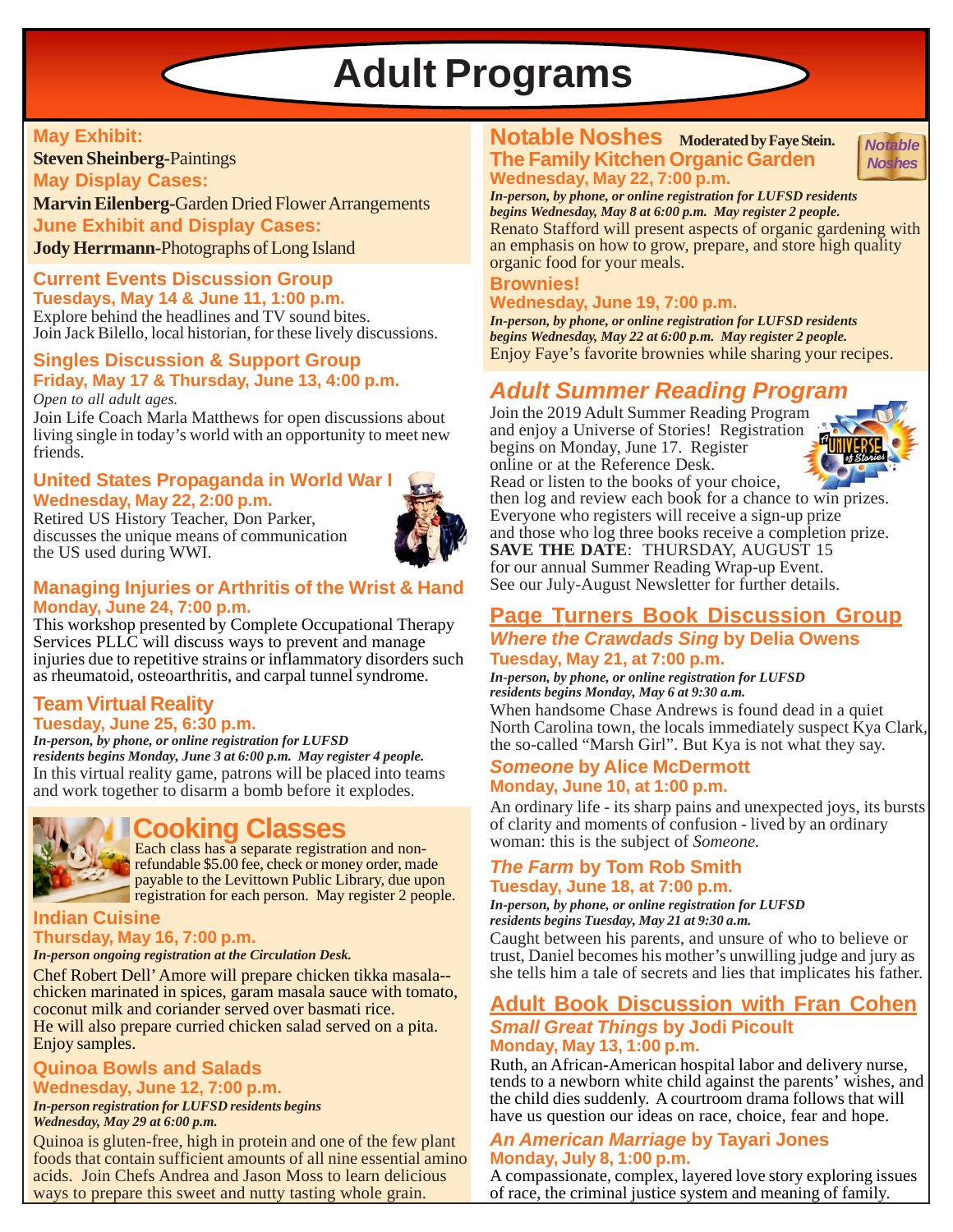**Young Adult Programs**

Unless otherwise noted, all programs are for teens in grades 6 through 12. Registration for teen programs takes place in the Teen Lounge, online, or call (516) 731-5728 ext. 241, beginning 9:00 a.m. Space permitting, non-resident teen registration will start one week after LUFSD teen registration. Preference is given to LUFSD residents for programs requiring registration. Registered participants must be present when the program is scheduled to begin. We regret that a latecomer's place may be given to those on the waiting list.

# **Hello Levittown Teens!**

My name is Ms. Kaysha and I am happy to introduce myself as your new Head of Young Adult Services. It is a pleasure to join the Levittown Public Library and I consider myself fortunate to have been given this opportunity.

I received a Master's Degree in Library and Information Science from Queens College and a Public Library Administration Certificate from C.W. Post. Prior to joining the Levittown Public Library, I spent 12 years as a Youth Services & Young Adult Librarian in various libraries throughout Nassau County.



I am super excited to meet you

all, so please stop by the library to say hello. As I get acclimated in this new role, the amazing Young Adult staff and I will continue to bring the awesome programs and services that you are all accustomed to.

Sincerely, Kaysha Watson-Phillips Head of Young Adult Services Levittown Public Library

# **Check Out Our Video Game Collection!**

The Teen Lounge has a circulating collection of PS3, PS4, Wii, Wii U, Switch, DS/3DS, Xbox 360, Kinect, and Xbox One video games. Up to 3 games may be borrowed per young adult or adult card for 7 days. Games are now located on the shelves of the Teen Lounge. Come in and browse our titles!

# **Geek Out Fandom Club**

**Saturday, May 4, 2:00-4:00 p.m. If you love stuff, then Fandom Club is the place for you! It's like a book club but for anyone devoted to pop culture.**

Geek Out Fandom Club Presents...Free Comic Book Day and Star Wars Day!! Come to the library to get a free comic book (while supplies last), do a craft or explore our littleBits Droid kit.

### **Saturday, June 8, 3:00-4:00 p.m.**

*Registration for LUFSD teens begins Friday, May 24.* Calling all astronauts! To celebrate the 50th anniversary of Apollo 11 landing on the Moon, we will learn about the real Saturn V and start building the Lego NASA Apollo Saturn V set. We'll continue to build in July and August and then display the Saturn V in the Teen Lounge.

## **littleBits Inventor Club Wednesday May 8, 3:45-4:45 p.m.**

*Registration for LUFSD teens is ongoing.* What can you make with littleBits and your imagination?

### **Jumbo Cookie Decorating for Mother's Day Friday, May 10, 7:00-8:15 p.m.**



*Registration for LUFSD teens is ongoing.* Decorate a large 8 inch round cookie with buttercream

frosting for Mother's Day. A bakery box will be provided.

# **Sphero Fun**

**Wednesdays: May 15 & June 12, 3:45-4:45 p.m.** *Registration for LUFSD teens begins Wednesday, May 1.* In May, learn about Sphero and use it in the "playground". In June use coding to get Sphero through mazes.

# **VR Fridays**

### **Fridays: May 17 & June 7, 3:30-4:30 p.m.**

*Registration for LUFSD teens begins 2 weeks prior to each session.* Play a variety of virtual reality games using the library's HTC Vive.



# **Community Service Programs**

# **Art For the Ocean**

**Monday, May 13, 3:45-4:45 p.m.**

*Registration for LUFSD teens begins Wednesday, May 1.* Create ocean themed art to help save marine life.

## **Teen Advisory Board**

## **Fridays: May 10 & June 14, 4:00-5:00 p.m.**

Teens, let your voices be heard! Are you in grades 6-12? Do you have ideas for programs or materials we should purchase? Do you need community service hours? If you answered yes to these questions, the Levittown Public Library Teen Advisory Board needs you! Snacks will be provided and registration is ongoing.

# **Troopon Club**

**Thurs. May 16 & Wed. June 19, 3:30-5:00 p.m.** *Registration for LUFSD teens begins Thursday, May 2.* Cut-out, sort and total manufacturers coupons to be sent to military families.

# **Cards for Hospitalized Children Thursday, May 30, 3:30-4:45 p.m.**

*Registration for LUFSD teens begins Thursday, May 16.* Make cards to bring smiles to children's faces, write positive messages, funny jokes or draw awesome pictures.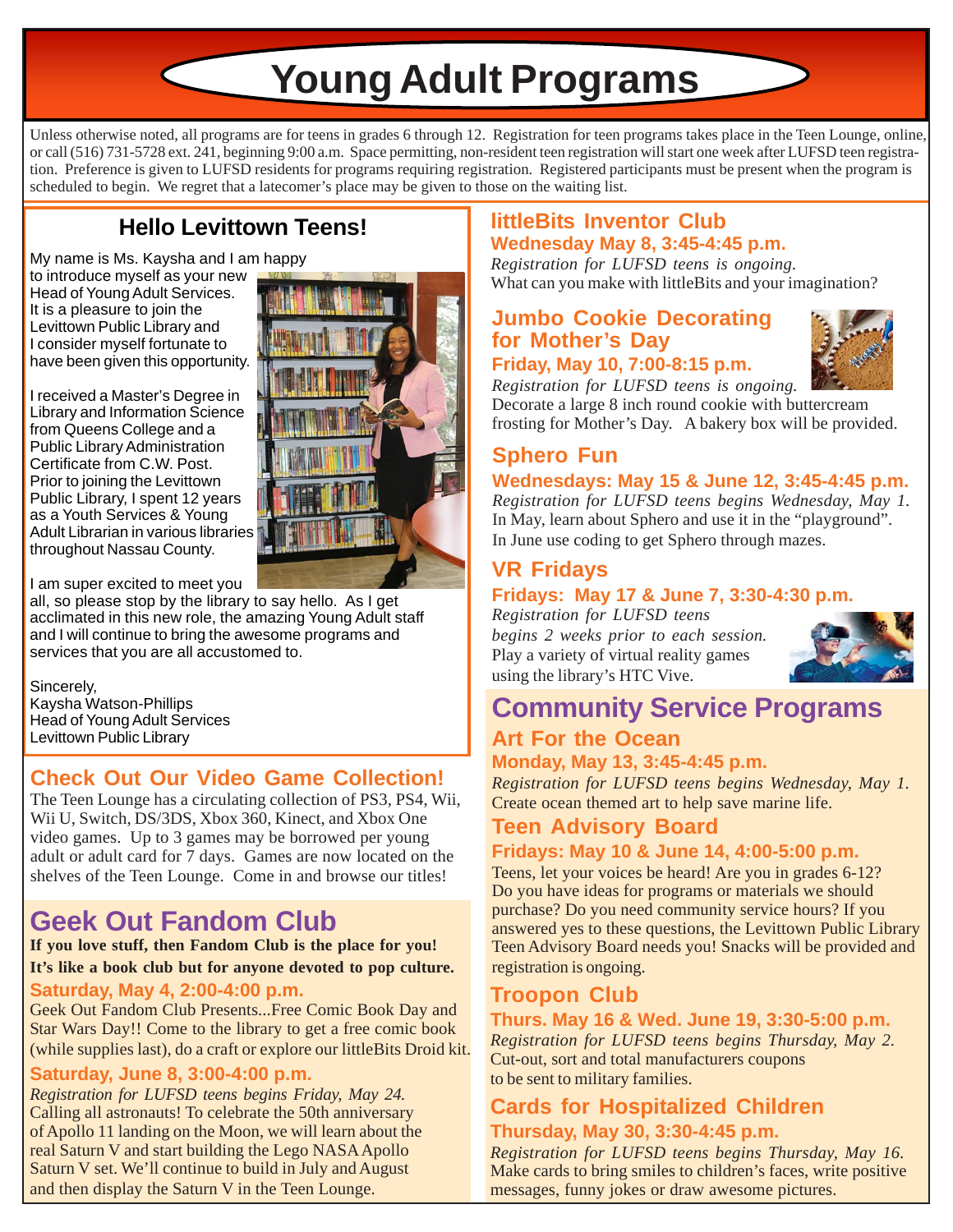# **Young Adult Programs**

### **Keep Talking and Nobody Explodes Saturdays: May 18 & June 15, 2:30-4:30 p.m.**

*Registration for LUFSD teens begins 2 weeks prior to each session.* In this virtual reality game, players will work together

to disarm a bomb. It's sure to be a blast!

# **Cardy Club**

# **Mondays: May 20 & June 10, 3:45-4:45 p.m.**

*Registration for LUFSD teens begins 2 weeks prior to each session.* Come in for a relaxing afternoon of card games. May- Exploding Kittens and June- Sushi Go!



#### **Philosophers' Club Tuesday, May 21 & Monday, June 17 3:45-4:45 p.m.**

*Registration for LUFSD teens is ongoing.* Come with an open and curious mind as we discuss the big and small topics that we care about.

# **Teen GSA**

# **Tuesdays: May 21 & June 18, 7:00-8:00 p.m.**

Come hang out and meet other people like you. *Sign up for push notifications at rmd.at/levittowng*

# **Switch It Up**

# **Friday, May 24, 3:30-4:45 p.m.**

*Registration for LUFSD teens begins Friday, May 10.* Start your engines for a Mario Kart 8 Deluxe Tournament!

### **Friday, June 21, 3:30-4:45 p.m.**

*Registration for LUFSD teens begins Friday, June 7.* Battle it out in Super Smash Bros., an ultimate free-for-all!

### **Synergy Spheres Monday, June 3, 3:45-4:45 p.m.**



*Registration for LUFSD teens begins Monday, May 20.* Join us for this collaborative art project, where you will design a section of a larger creation.

### **Minecraft Mondays Monday, July 1, 2:30-4:00 p.**

*Registration for this program for LUFSD teens begins Monday, June 24.*

Play the latest version of Minecraft on Mondays throughout the summer. Look for future dates in the next newsletter.

### **Pipe Cleaner Notebooks Wednesday, July 10, 2:30-4:00 p.m.**

*Registration for LUFSD teens begins Wednesday, June 26.* Create an adorable pipe cleaner notebook and a washi tape pencil.

### **Galaxy Watercolor Painting Thursday, July 11, 7:00-8:00 p.m.**

*Registration for LUFSD teens begins Wednesday, June 27.* We will use watercolors to create galaxy themed paintings on canvas.

# **Moving Up Days**

*Registration for LUFSD NEW 6th graders only begins Wednesday, June 12.*

Moving Up to Middle School? Congratulations and welcome to the Teen Lounge! Come visit us to meet your librarians and learn about the programs and services we offer. Apply for your Young Adult card and participate in one of these fun programs!

# **Super Smash Bros. Ultimate**

**Wednesday, June 26, 2:30-4:00 p.m.** Battle it out in Super Smash Bros., an ultimate free-for-all!

**Bingo!**

**Thursday, June 27, 3:00-4:00 p.m.**

Come enjoy a fun game of Bingo with plenty of prizes for all! **Outer Space Escape Room**

### **Friday, June 28, 3:30-4:30 p.m.**

*Registration for LUFSD teens begins Friday, June 14.* Grab your spacesuit and hop aboard for this interstellar escape room.

### **Family Fun Trip!** *A Day on the North East End of Long Island*



**Friday, July 19, 2019, 9:30 a.m.**

**\$23.00 per person includes: bus, snacks, and bus driver gratuity. Limited tickets will be on sale for LUFSD residents beginning Tuesday, June 4 at 6:00 p.m. Remaining tickets will be at the Circulation Desk. Limit four tickets per patron. See page 2 of this newsletter for details.**

# **2019 Pack A Book For Lunch Program**

*In-person registration begins Wednesday, June 26.* For those entering grades 6, 7, 8 in Fall 2019. Meetings will be held in the Teen Room on Thursdays, July 11, 18, 25, August 1, 8 and 15 from 1:00 to 3:00 p.m. Bring your lunch. We will eat together, discuss books, and play games. An activity portion will follow. **Upon registration, you will receive a separate Pack a Book for Lunch Program flyer.**

# NILIER **STORIE**

# *A Universe of Stories* **Teen Summer Reading Program**

Teens entering grades 6 through 12: join the Levittown Public Library's online Teen Summer Reading Program. Whatever you're reading, log your time for your chance to win weekly prizes. Online sign-up begins on June 26, and you can begin logging your time right away. Those who complete 600 minutes by August 11th will receive an invitation to our End of Summer event, which will include a Grand Prize Drawing. Call or visit the Teen Lounge for more details.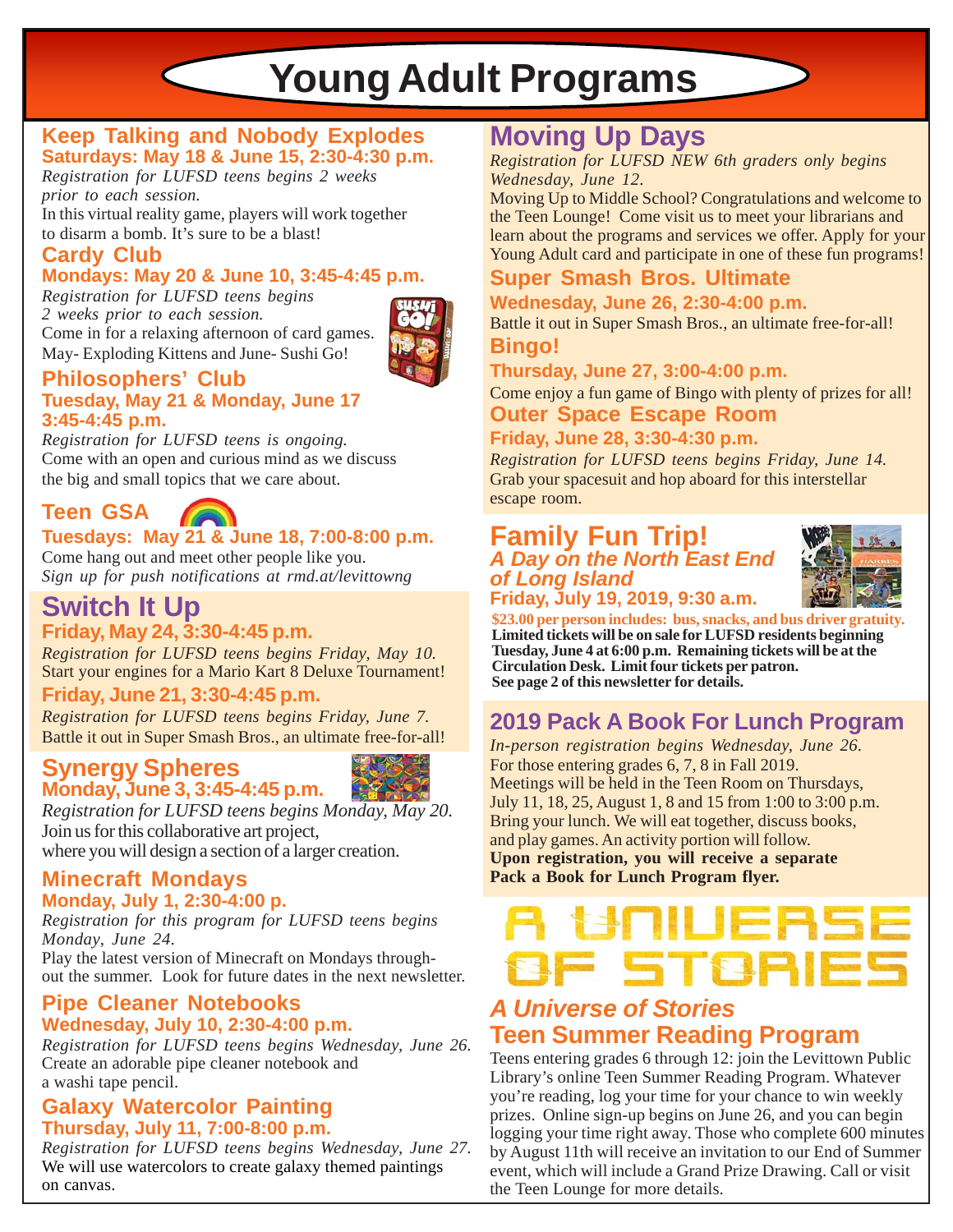**Children's Programs**

**Preference is given to LUFSD residents for programs requiring registration. Space permitting, non-residents may register the day before a program. Registration takes place in the Children's Department at 9:00 a.m. on the day listed unless otherwise noted. Parents may register online or by phone, 731-5728 ext. 500, but preference will be given to on-site registrants. Please have your library card on hand when registering. Some programs require in-person registration and/or tickets. Registered participants must be present when the program is scheduled to begin.**

**Storytimes: Parent's library card and child's birth certificate are needed for registration. If registration is by phone, parents must come to the library before their child's first storytime session and present their library card and child's birth certificate and pick up the confirming registration letter. Children may be registered for only one storytime session, except for Baby and Me Time.**

**Online registration is now available for all Storytimes. Our Storytime for ages 18 months through age 5 are ongoing. There are limited openings in some classes. Call the Children's Department for further information.**

### **Baby and Me Time - Ages 4 to 18 Months**

A lapsit program for baby and one adult with music,

**Friday, May 3, 10:00 a.m. to 10:45 a.m.** *Registration began Friday, April 26.* **Friday, May 10, 10:00 a.m. to 10:45 a.m.** *Registration begins Monday, May 6.* **Friday, May 24, 10:00 a.m. to 10:45 a.m.** *Registration begins Friday, May 17.* movement, a story and time to socialize.



# **All Together Now - Ages 1½ to 3½**

(Children born between October 2015 - October 2017) The perfect storytime for families with children close in age. There will be stories and flannels, with music and movement for adults and children to enjoy together. **Mondays, April 1 - May 13, choose between sessions 10:15 a.m. or 11:00 a.m.**

### **Mother Goose - Ages 1½ to 2½**

(Children born between October 2016 - October 2017) A movement-filled program for children, with one adult which includes stories, music, rhymes and fingerplays. **Tuesdays, April 2 - May 14 at 10:00 a.m.**

# **Books Before Bedtime - Ages 3 to 7**

(Children born between May 2012 - May 2016) Cozy up in your pajamas and join us for a starry storytime with one adult. We will read bedtime stories and make a special craft. **Thursday, May 16 at 7:15 p.m.** *Registration begins Thursday, May 9 at 6:00 p.m.*



**1,000 Books Before Kindergarten**

Simply read together with your young child and keep track of what you are reading. We'll have a few surprises along the way to Registration is ongoing for families with children who have not yet started kindergarten.



*This program has been made possible, in part, through a grant from*

# **Family Fun Trip!** *A Day on the North East End of Long Island*



**Friday, July 19, 2019, 9:30 a.m. \$23.00 per person includes: bus, snacks, and bus driver gratuity.**

**Limited tickets will be on sale for LUFSD residents beginning Tuesday, June 4 at 6:00 p.m. Remaining tickets will be at the Circulation Desk. Limit four tickets per patron. See page 2 of this newsletter for details.**





# **2019 SUMMER READING PROGRAM A Universe of Stories**

**For children entering grades K to 6 in the Fall of 2019 In-person** registration begins Monday, June 17th.

At registration, you will receive your Summer Reading Notebook and flyer detailing the program and other fun activities to do all summer long! Activities will begin on Monday, June 24th and end on Saturday, August 10th.

# **2019 READ-TO-ME** *Space Explorers*



**Children up to 5 years (not yet entering Kindergarten) and their parents.**

**In-person** registration begins Monday, June 17th.

At registration, you will receive a flyer detailing the program along with some fun early literacy activities to do all summer long! Activities will begin on Monday, June 24th and end on Saturday, August 10th.



### Saturday, May **Starry Storytime - Ages 3 - 7 10:30 a.m. - 11:00 a.m.**

*No registration required.*

*Admittance is on a first come, first serve basis.* Join us in a galaxy far, far away (the Storyhour Room) for stories and songs all about outer space and our favorite *Star Wars* characters.

### **Star Wars Spheros - Grades 3 - 6 2:30 p.m. - 4:00 p.m.**

*No registration required. Admittance is on a first come, first serve basis.* Drop by and try our new Star Wars Spheros! We will offer 10 minute sessions, with the opportunity to continue playing if no one is waiting.

### **Star Wars Craft - All Ages 9:00 a.m. - 5:00 p.m.**

*No registration required.* A special *Star Wars* craft will be available (while supplies last) throughout the day in the Children's Room.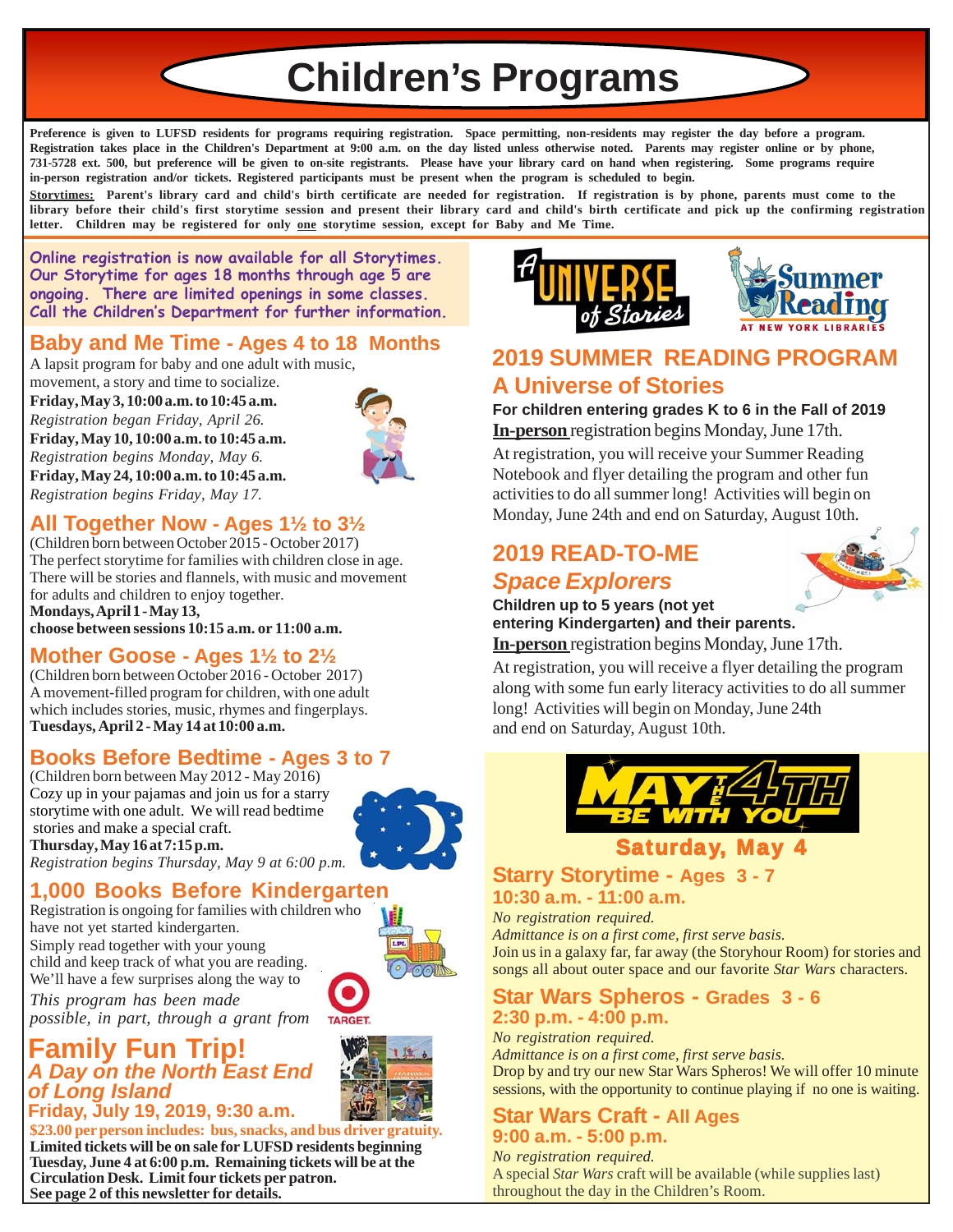# **Children's Programs**

# **PlayHooray**

**A fun music and movement program filled with lively activities.**

### **PlayHooray Babies Ages Birth - 18 months**

*Online registration is available for this program.*

### **Saturday, May 4 at 10:00 a.m.**

*Registration began Saturday, April 20.* **Tuesday, June 11 at 10:00 a.m.** *Registration begins Tuesday, May 28.*



# **PlayHooray Kids**

**Ages 19 months – 5 years Saturday, May 4 at 11:00 a.m.** *Online registration is available for this program.*

### *Registration began Saturday, April 20.*

**Tuesday, June 11 at 11:00 a.m.** *Registration begins Tuesday, May 28.*

### **Minecraft Grades 3 - 5**

Come and play Minecraft in the Innovation Station. **Monday, May 6 at 6:00 p.m.** *Online registration is available for this program.*

*Registration began Monday, April 29 at 6:00 p.m.*



**Monday, June 10 at 6:00 p.m.** *Registration begins Tuesday, June 4 at 6:00 p.m.*

# **Little Chefs**

# **Ages 3 - 5 with an Adult**

Some items may contain chocolate and traces of peanut oil. No cooking. *Online registration is available for this program.*

### **Camping Treat Monday, May 13**



#### **Choose between sessions 6:00 p.m. or 7:30 p.m.** *Registration begins Tuesday, May 7 at 6:00 p.m.*

Get ready for camping season, by making a special treat.

### **Summertime Treat Monday, June 3**

# **Choose between sessions 6:00 p.m. or 7:30 p.m.**

*Registration begins Monday, May 20 at 6:00 p.m.* Get ready for summer with this delicious beach treat.

# **Art Lessons - Pokémon Grades 4 - 6**

## **Tuesday, May 14, 4:30 p.m. - 6:00 p.m.**

*Registration begins Tuesday, May 7, at 6:00 p.m.. Online registration is available for this program.* Learn how to draw Pokemon characters with comic book artist and writer McKel Supreme.

# **Clever Creation LEGO Club**

**Grades K - 4 Saturday, May 18 at 2:30 p.m.** *No registration required.*

# **Book Club Jr.**

### **Grades K - 2**

*Online registration is available for this program.* Read a story together with fellow book club members and your librarian. Play games and do fun activities. Pick a prize from our treasure chest.

**Monday, May 20 at 4:30 p.m.**

*Registration begins Monday, May 6. Alan's Big Scary Teeth* **by Peter Jarvis**



# **Detective Science with Mad Science Grades 3 - 5**

### **Wednesday, May 22 at 4:30 p.m.**

*Registration begins Wednesday, May 8. Online registration is available for this program.* Step into the role of a detective and discover how forensic science works to solve crimes.

# **Seeking Our Senses with Mad Science Grades K - 2**



# **Wednesday, May 29 at 4:30 p.m.**

*Registration begins Wednesday, May 15. Online registration is available for this program.* Sniff out the science of your five senses in this interactive experience.

### **Kids Who Code Grades 3 - 5 Tuesday, June 4 at 7:00 p.m.**

*Registration begins Tuesday, May 28. Online registration is available for this program.* Join us for an introduction to coding class! Using Scratch, create an animation with your friends.

### **Art Explorers How to Draw a Superhero For Children Entering Grades 4, 5, & 6 in Fall 2019 Tuesday, July 9 at 2:30 p.m.**

*Registration begins Tuesday, July 2.*

*Online registration is available for this program.* Learn how to draw characters like Ironman, Hulk, and Superman with simple structures of shapes and line work.